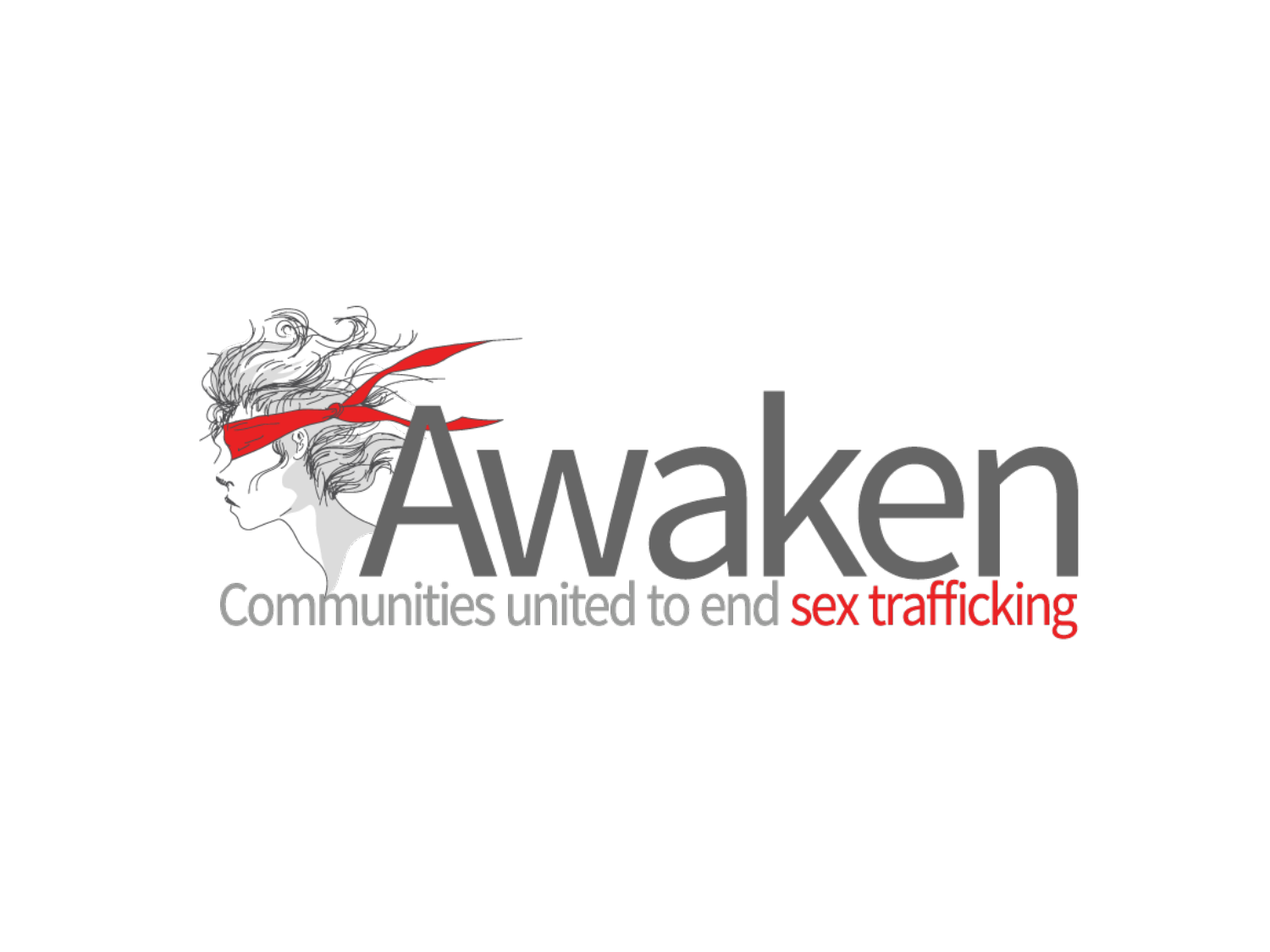## **AWAKEN'S IMPACT**

# **Over 700 Survivors Reached**



Trafficked Teens are in EVERY High School in Washoe County